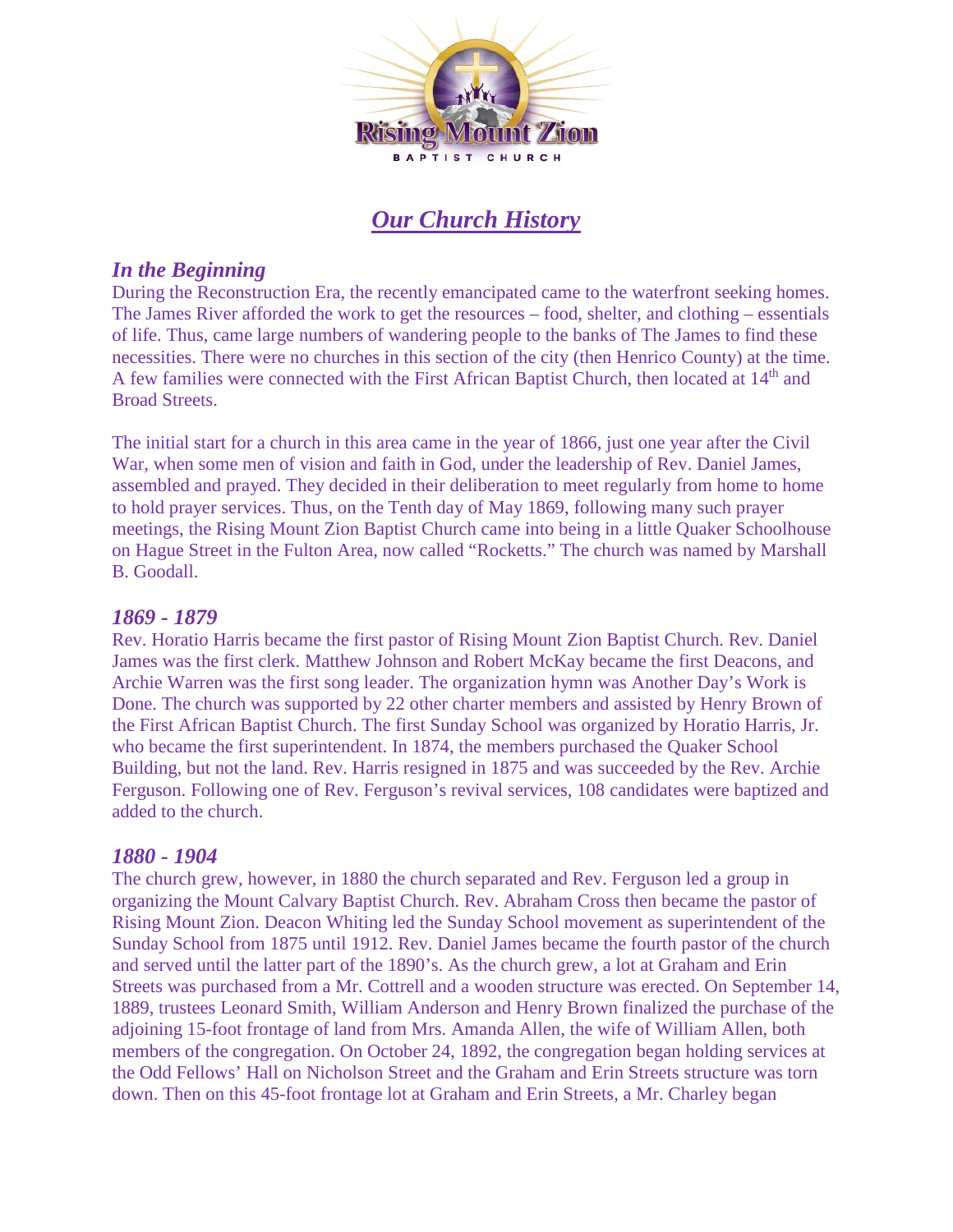

building the first unit of the new brick structure on March 1, 1893. Although not yet completed, a dedication service for the two-story structure was conducted with Rev. W. H. White as the speaker. The dedication song was Joy to the World. A pop bottle with the church's history and 33 cents was put in the cornerstone.

The Rev. Fendall W. Williams, a student of Virginia Union University, assumed the pastorate of the church at the turn of the century. The church took on new life under the leadership of Rev. Williams. Mrs. Maria Fleming was the angel of mercy among the families of our church and community in times of sickness and death. Mrs. Mary Jones Pittman worked with the children and youth as well as nursed the sick of the congregation. Mr. LeRoy Morris lent fervor to the Christian and spiritual life as the song leader. Brother Herbert (Hurt) Stamper was a spiritual singer of great force.

#### *1905 - 1920*

While serving the Union Baptist Church in Ashland, Virginia, Rev. Nelson B. Brown was called to Rising Mount Zion Baptist Church in 1905. By 1915 the church was actively engaged in missionary and educational work. In all of Rev. Brown's endeavors for the church, he was ably assisted by his wife, Mrs. Alice Brown, who was the organizer of the Infant Department of the Sunday School. Rev. Brown was also supported by an able board of deacons and trustees. Deacon Herbert White not only served as choir director (total of 29 years) but he followed Deacon Whiting in 1912 as superintendent of the Sunday School. Deacon White led the latter position until 1922. Mr. Adolphus White, brother of Deacon Preston White, served the church as an efficient clerk for 26 years. In October 1926, he was succeeded in the position by Mr. Harvey G. Howlett. Under the leadership of Mrs. Annie Whiting Brown, the missionary circle became affiliated with the Baptist Convention of Virginia Women. The Candlestick Club was also organized during Rev. Brown's pastorate.

#### *1921 - 1942*

In September 1921, the Rev. Obadiah B. Simms became the seventh pastor of this church. This was the beginning of a 20-year ministry in Zion. Not only was there growth in the church, but the Sunday School also grew under the leadership of Deacon Arthur white, who followed Deacon Herbert White as superintendent from 1922 to 1944. However, for a short period of time (1936- 1938) Deacon Herbert White resumed his former position as superintendent of the Sunday School. Deacon Arthur White was also the organizer for the church for many years. Miss Theresita N. Braxton followed the dedicated Miss Lorene Johnson as superintendent of the Infant Department for the Sunday School from 1937 to 1943.

On April 12, 1926, the church authorized the establishment of the Deaconess Board, which consisted of ten charter members. Other church groups organized during this time were: The Faithful Few Club (March 23, 1927), the Senior Ushers and Auxiliary Boards (1927), and the Pilgrim Travelers Club (May 1, 1935). The Joseph Smith Memorial Usher Board, organized in 1940, bears the name of a conscientious young member whose work of art hangs in a back room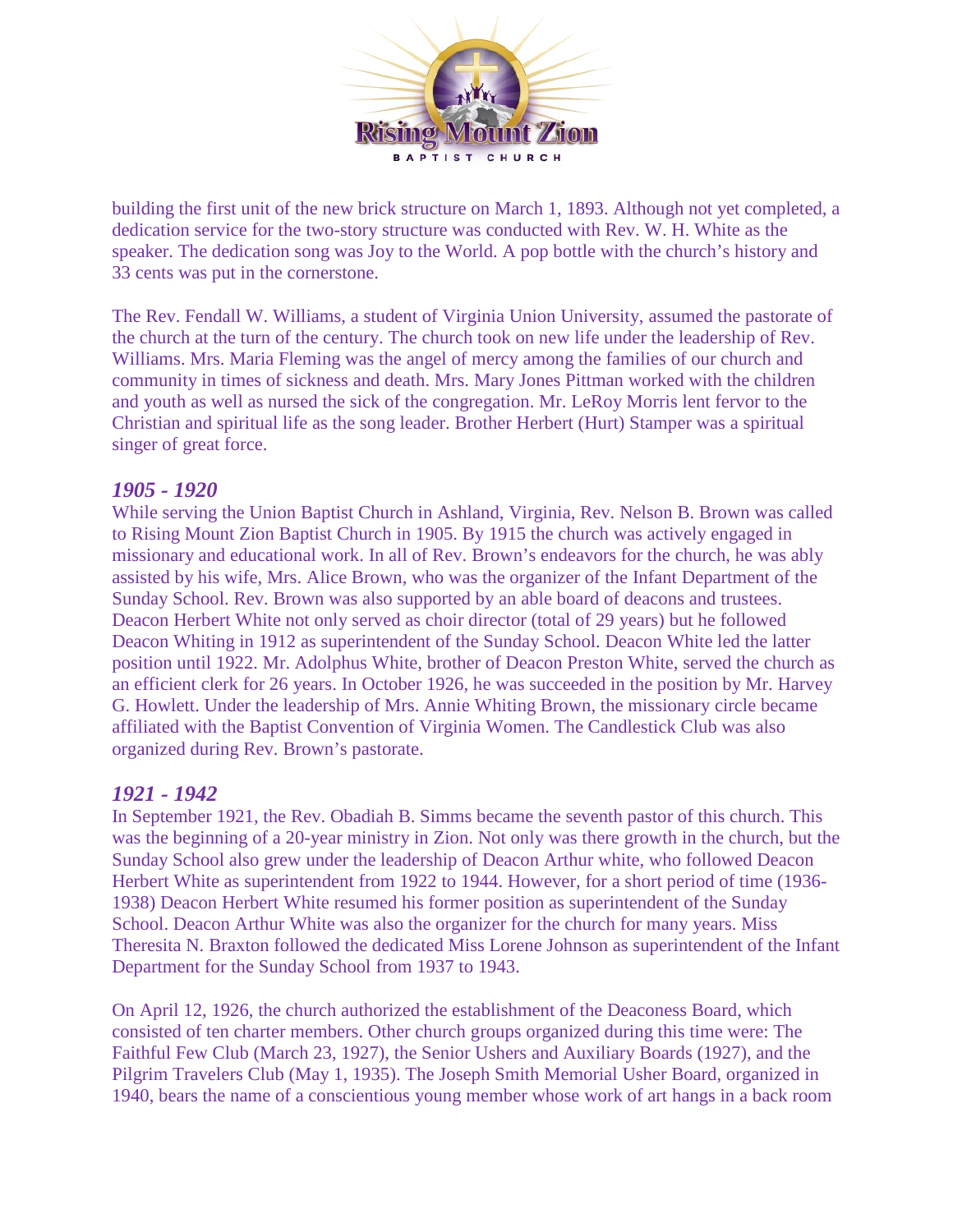

of the church. It was during this time that the Junior Choir was organized under the direction of Mrs. Rebecca Simms and Mrs. Hattie Allen Brooks.

## *1943 - 1949*

Rev. James H. Robinson came to Rising Mount Zion in May of 1943 and was later installed as its eighth pastor in October of that same year. Under his administration, the attendance at Rising Mount Zion more than doubled and 226 persons were added to the church. Of historic significance, during Rev. Robinson's ministry was the installation in the sanctuary of a bronze memorial plaque to all former pastors of Rising Mount Zion Baptist Church. Major church improvements during his pastorate were the installation of an electric organ and a new stairway in the front of the church. The Willing Workers Club was organized with Mrs. Virginia White Jordan as the first president. Mrs. Charlotte Hope, as president of the Spratley-Allen Missionary Circle, was a leader not only in the missionary work of this church, but also of the city. Mrs. Hope led our missionaries in active participation in the Lott Carey Foreign Missionary Society.

#### *1950 - 1958*

On December 17, 1950, the Rev. E. Paul Simms began his pastorate at Rising Mount Zion Baptist Church. In addition to being an associate professor of speech at Virginia Union University, he brought with him a wealth of experience having worked for some time as a social worker. Some of the improvements planned prior to Rev. Simms' pastorate were finalized during his administration, such as the installation of modern restrooms and a church kitchen. The Decoration Club, organized May 12, 1951, donated furnishings to the kitchen and had a chainlink fence built around the church's property in the rear and improved the landscape with shrubbery.

In 1954, further physical improvement was made on the church in covering the outer walls with Permastone. Before the project was completed, the church experienced unusual financial difficulties. Two members, Mr. Calvin Gaskins and Mr. Horace Fleming came to the rescue by making a loan of almost \$3,000. In December of that same year, Rev. Peter G. Crawford began serving as pastor. At the time of his installation in May 1955, 34 new members had been added to the fellowship. Rev. Crawford was the editor of the Goodwill Voice, the official publication of the Goodwill Baptist Convention.

#### *1959 - 1968*

Rev. James Ealey was installed as the eleventh pastor of Rising Mount Zion Baptist Church in January 1959, after having served as interim pastor of the church for six months. Rev. Ealey was active in the community and civic affairs in the city. He was on the Executive Board of Bethlehem Center. He also served as the secretary of the Baptist Ministerial Conference of Richmond and Vicinity. Rev. Ealey organized the Children's Hour, a Saturday assembly of the children for religious education. Under his leadership, the Inspirational Choir was organized. Major church improvements during his administration were the installation of an Allen organ, a public address system and electric fans.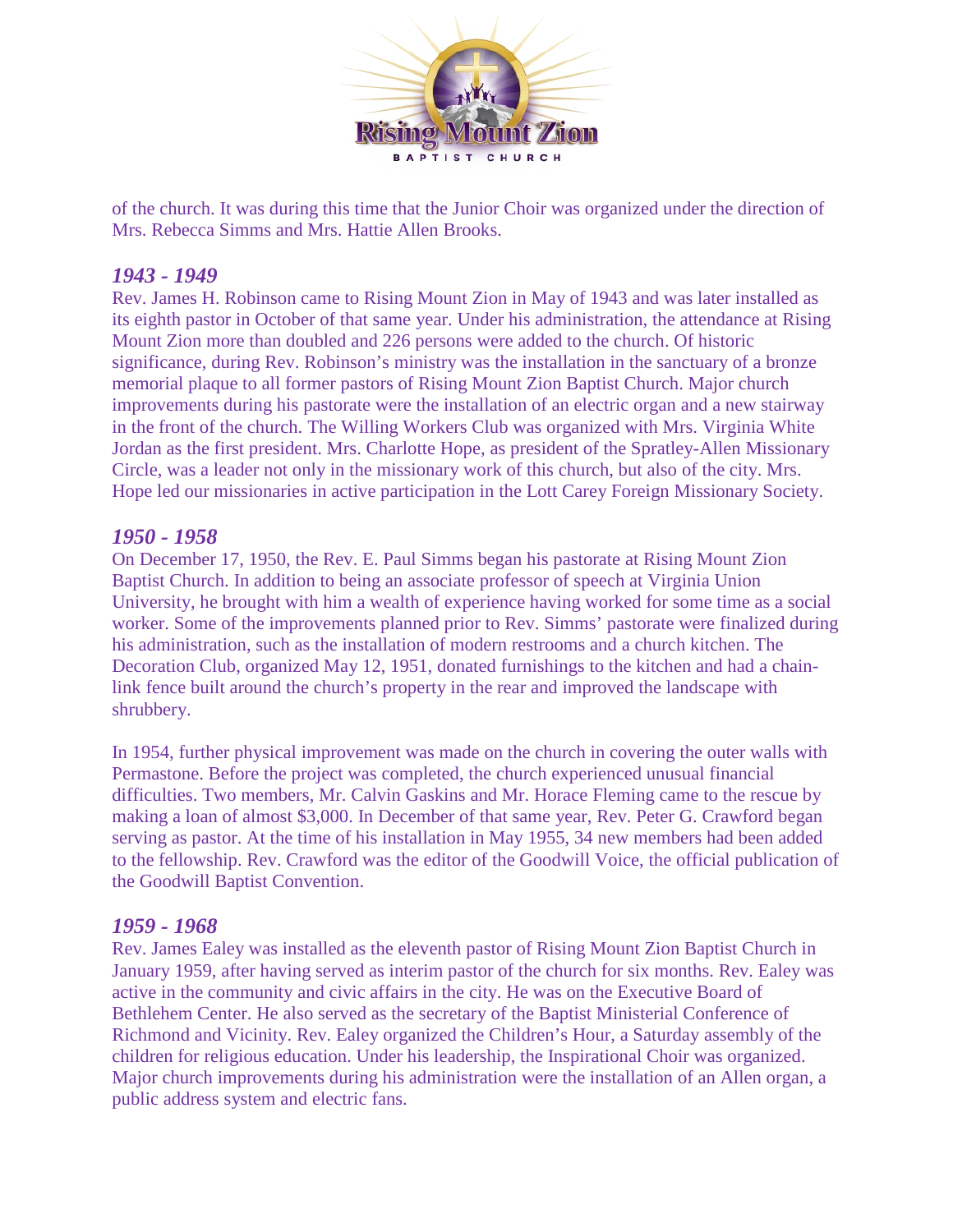

As a prelude to the 90th anniversary of the church, on May 9, 1959, Virginia Union University Day was held in Fulton at Rising Mount Zion Baptist Church. At the invitation of the church and some 60 persons of the community who graduated from or attended Virginia Union University, President Samuel D. Proctor spoke and the VUU choir under the direction of William Goodwin sang to the edification of all who joined in this celebration. One of the most inspirational and lofty occasions in the community took place at the church on June 30, 1963. The men of the church gave the Commander Recognition Award to Commander Samuel L. Gravely, Jr., of the US Navy who was the first Black to achieve the rank of Commander. In 1966, the church authorized a church scholarship fund to financially help high school graduates who entered college.

# *1969 - 1974*

Rev. Franklyn Richardson, Jr. was called to become the twelfth pastor of Rising Mount Zion in 1969. He served from 1969 to 1975. During his administration, our bus ministry was established. Rev. Richardson served for a number of years as a member of the Capital Regional Airport Commission. Through his leadership, the youth ministry markedly expanded, offering the young people exposure to many cultural and educational experiences. Rev. Richardson was instrumental in planning the impending Urban Renewal Project for the Fulton area; thereby, formulating the foundation for the subsequent move to the present site of our church.

#### *1976 - 1996*

Rev. Leroy M. Bray, Jr. followed Rev. Richardson as the thirteenth pastor. Soon after his coming, Rising Mount Zion moved to the present site at Hartman Street and Elkridge Lane, due to the renewal program in the Fulton area. A day care center, a scouting program, and a new singing group, The Voices of Zion, were among some of the additions to the church under Rev. Bray's leadership. Rev. Bray served until 1996.

#### *1997 - 2002*

In 1997, Dr. Joseph Dancey, Jr. succeeded Rev. Bray as interim pastor, and a year later he became Zion's fourteenth pastor. Under his leadership, the church ramp was built. Following Dr. Dancey, Rev. Lawrence Samuels served as interim pastor. It was his spirited leadership that kept Zion moving forward, until God sent our present shepherd.

#### *2003 - Present*

In 2003, God united Zion with Rev. Roscoe D. Cooper, III. Under Pastor Cooper's leadership, Zion has grown spiritually, physically and financially. In his first three years at Zion, the congregation almost tripled in size. Throughout Pastor Cooper's tenure, the church continues to astronomically expand its membership and the ministries and services it provides. Zion has added an electrifying 8:15AM worship service as well as enhanced its Worship on Wednesday (W.O.W.) service. In addition to these successful strides, Zion continues to embark on new technological advances as well as continuing to improve God's house. Zion began and completed Phase-I of a three-phase